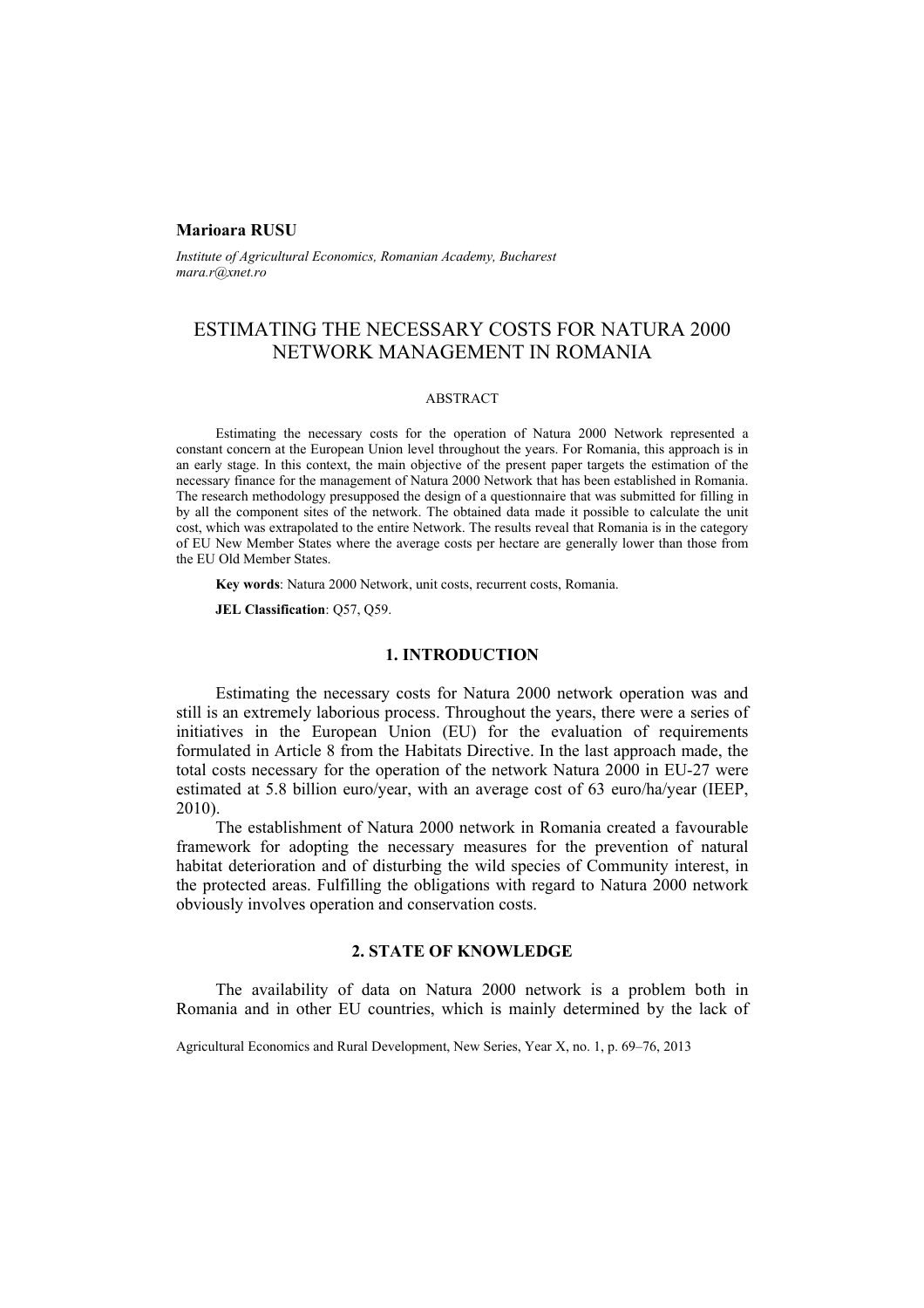financial and human resources for information collection, the lack of centralized data systems, etc. In the absence of a single database, the information in this field is often in the possession of government, of local authorities, different organizations and contractors, which makes it difficult to collect and estimate the costs. The data are frequently collected for other purposes and as a result their utilization leads to obtaining cost estimates that have a low accuracy level or to the impossibility of estimating the costs (IEEP, 2011).

In the specialty literature, two methods are most often used for estimating the costs, namely the top–down and bottom–up methods (Blamford *et al.*, 2003; IEEP, 2010). These methods approach the cost estimation process from different perspectives, while trying to reach the same objective. In this paper, we opted for the bottom-up approach, which enabled focusing on individual components, with a relatively "realistic" estimation of costs.

#### **3. MATERIAL AND METHOD**

The process of estimating the necessary costs for the operation of Natura 2000 Network in Romania was based on the EU experience presented in the paper *"Costs and Socio-Economic Benefits Associated with the Natura 2000 Network"* elaborated by the Institute for European Environmental Policy (IEEP), in the year  $2010<sup>1</sup>$ , which intended to determine the necessary finance for the habitats and species of Community interest according to the requirements presented in Article 8 of the Habitats Directive. In this context, the main objective of the paper targeted the *current estimation of the necessary finance for Natura 2000 Network management in Romania.*

For this purpose, a *questionnaire* was submitted for completion by all the component sites of Natura 2000 Network. Answers were received from 55 SCIs and 24 SPAs, which together cover 21% (1,153,141 hectares) of the total area of Natura 2000 Network in Romania.

The main information used were extracted from the following items of the questionnaire: i) identification data; ii) current endowment; iii) administrative costs; iv) funds attracted by projects since the declaration as protected area; v) estimated costs for maintaining/improving the conservation status of species and habitats; vi) estimation of financial compensations received.

All the information obtained from the completed questionnaires was grouped by *categories of costs* described/recommended in *"Funding the Natura 2000*  Program. Practical Guidelines<sup>"2</sup> and in "The Priority Framework of Action<sup>"3</sup>. Thus, in this report two main categories of costs were used – *one-off costs* and

<sup>&</sup>lt;sup>1</sup> http://ec.europa.eu/environment/nature/natura2000/financing/docs/natura2000\_costs\_benefits.pdf  $^2$  http://www.appm.ro/upload/5042\_appm.Finantspage/200721-9/20\_9/20Gbid9/20ppagtia.pdf

 $h_{\text{http://www.anpm.no/upload/5942-anpm-Finantarea%20N2k%20-%20Ghid%20practic.pdf}$ 

<sup>&</sup>lt;sup>3</sup> http://www.surf-nature.eu/uploads/media/Point\_4\_-\_note\_PAF\_-\_Doc\_Hab\_11-09\_08-annex.pdf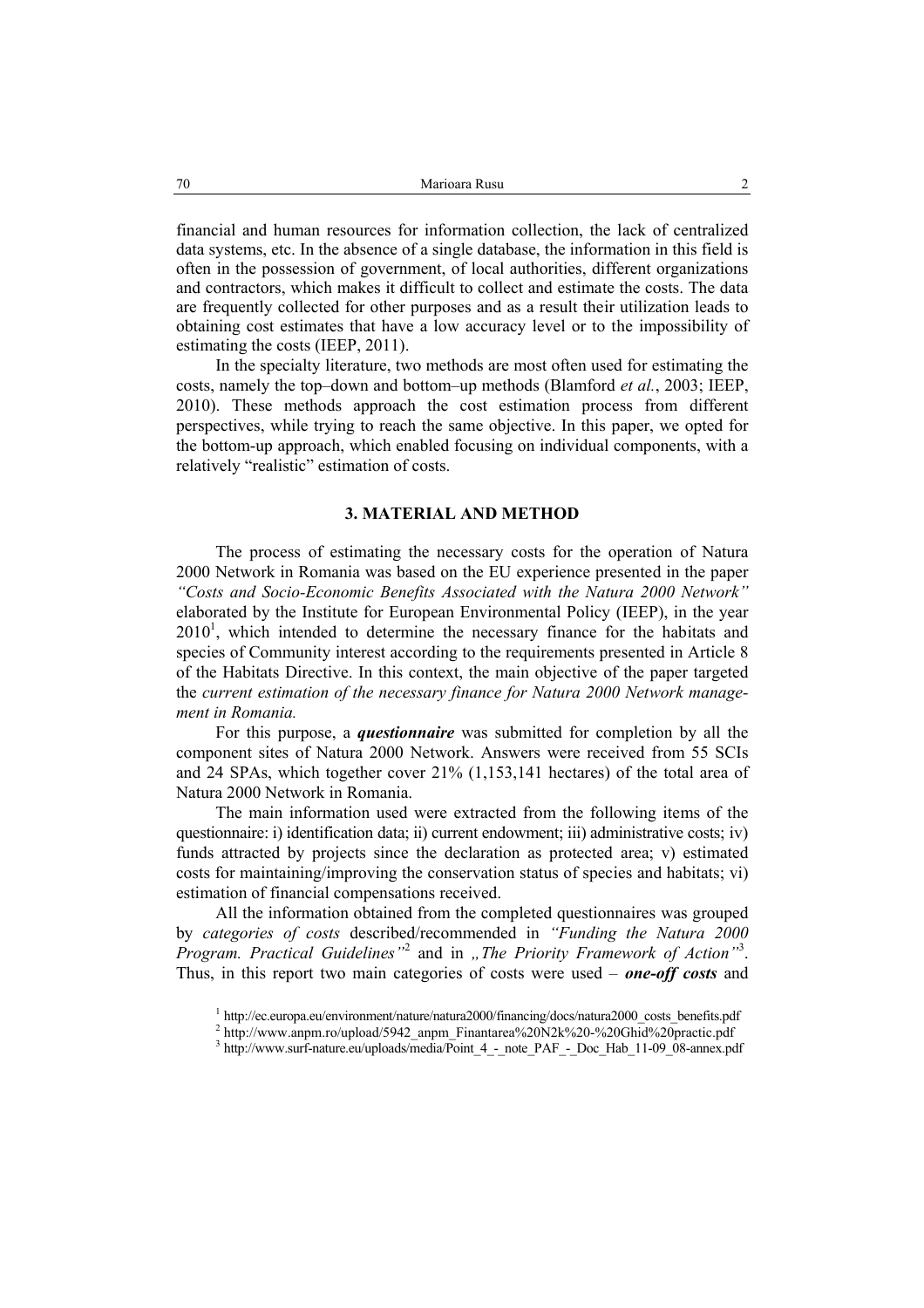*recurrent costs* as well as four subcategories: i) investment costs; ii) one-off management costs; iii) managerial planning costs; iv) habitat management and monitoring costs.

The impossibility to estimate the costs by each type of activity derived from the fact that many activities cannot be defined in the absence of management plans.

#### **4. RESULTS AND DISCUSSIONS**

An adequate funding for the management of Natura 2000 sites is essential for maintaining the Network and the suitability of its habitats and species. Obtaining mostly accurate cost estimates is an essential condition in this approach. This estimation can be used as a reference point for the cost evaluation activity with regard to nature conservation, for the next period. Furthermore, an adequate estimation of costs can provide a strong negotiation power for obtaining future budgets devoted to Network management and it can also represent a real support in the adequate allocation of funds for nature conservation.

## **4.1. Estimating the unit costs**

In the process of total cost evaluation of the Network that operates in Romania, the main objective was to **estimate an average cost per hectare**, as, compared to other methods, the utilization of average costs provides a more homogenous approach.

The results of the analysis of data from sample are presented in Table 1: the average annual cost per hectare and by types of costs under two variants: the minimal variant and the optimal variant. These were differentiated on the basis of answers received under the item by which the conservators were asked to estimate the minimum and optimum necessary costs for *"the maintenance/improvement of the conservation status of species and habitats from the protected area"*. It can be noticed that this estimation modality resulted in a difference of 16.39 euro/ha between the two variants.

It is known that a series of problems can affect the accuracy and completeness of cost estimations: overlapping and a double accountancy of expenses are possible, mainly due to the potential overlapping between the sites of community interest (SCI)/special areas of conservation (SAC) designed in conformity with the Habitats Directive and the special protection areas (SPA) designed through Birds Directive. At the same time, the estimation of costs based on the information collected through the questionnaire cannot be considered as highly accurate, as a series of "uncertainties" exist that can significantly influence the result, and we refer here, in the first place, to the answers received under the item on *"the estimated costs for maintaining the conservation status of species and habitats from the protected area"* and under the item *"financial compensations provided/under*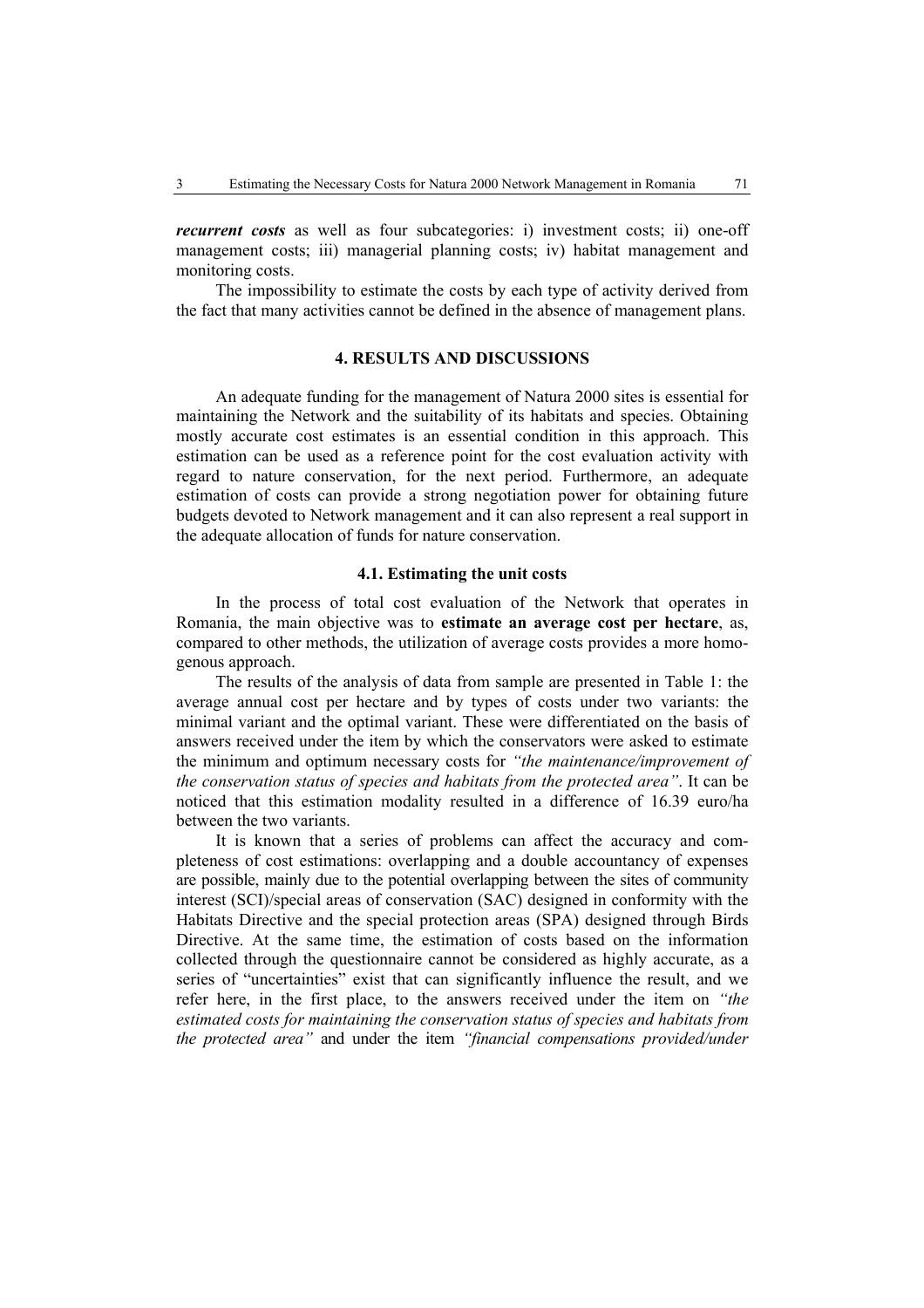*analysis"* that can be rather considered as "speculative judgments", based on the experts' experience and expertise, than accurate data registered in an accountancy system or management plan.

| <b>Types of costs</b>                   | <b>Minimal variant</b> | <b>Optimal variant</b> |  |
|-----------------------------------------|------------------------|------------------------|--|
|                                         | euro/ha/year           | euro/ha/year           |  |
| <b>One-off costs</b>                    | 32.92                  | 32.92                  |  |
| Investment costs                        | 16.58                  | 16.58                  |  |
| One-off management costs                | 16.34                  | 16.34                  |  |
| <b>Recurrent costs</b>                  | 41.09                  | 57.48                  |  |
| Managerial planning costs               | 2.81                   | 2.81                   |  |
| Habitat management and monitoring costs | 38.28                  | 54.67                  |  |
| <b>Total costs</b>                      | 74.01                  | 90.40                  |  |

*Table 1*  Average cost per hectare, by types of costs and sub-costs

*Source:* The author's data processing – Database "Questionnaire – Protected areas – Natura 2000 Network", Multidimension – Research and Development.

**The one-off costs** were determined by the analysis of the item "*funds attracted by projects since the establishment as protected area*". Out of each mentioned project, first the main activities were selected, and then they were classified by the following types of costs: investment costs, site finalization costs and one-off managerial planning costs<sup>4</sup>. In the case of investment costs, the costs of endowments were added.

From the estimation, the land acquisition costs are missing, as there were no data for their calculation. These could reach very high values as Romania manifested its intention to buy land areas into private ownership in order to increase the protection of Natura 2000 sites. At the same time, in the questionnaire, the information on the infrastructure costs (infrastructure for habitat and species rehabilitation, as well as the public access and interpretation), which are known to have high values in general, were almost inexistent. The main reason is that a series of endowments were prior to the inclusion of protected areas in Natura 2000 Network.

**The recurrent costs** were determined and analyzed by two categories:

• *the recurrent costs with managerial planning* calculated by summing up the data obtained from the following items: i) costs of management plans review and update; ii) management body operation costs, which were obtained by summing up the following types of expenses – maintenance, travel cost and other expenses; iii) costs of personnel employed in conservation activities, guardsmen, rangers. These costs had very low values. The explanation can be found in the fact

<sup>4</sup> The delimitation of activities is not an accurate process: in many cases, it was carried out depending on the prevalence of the majority of activities of a certain project in a certain category of costs.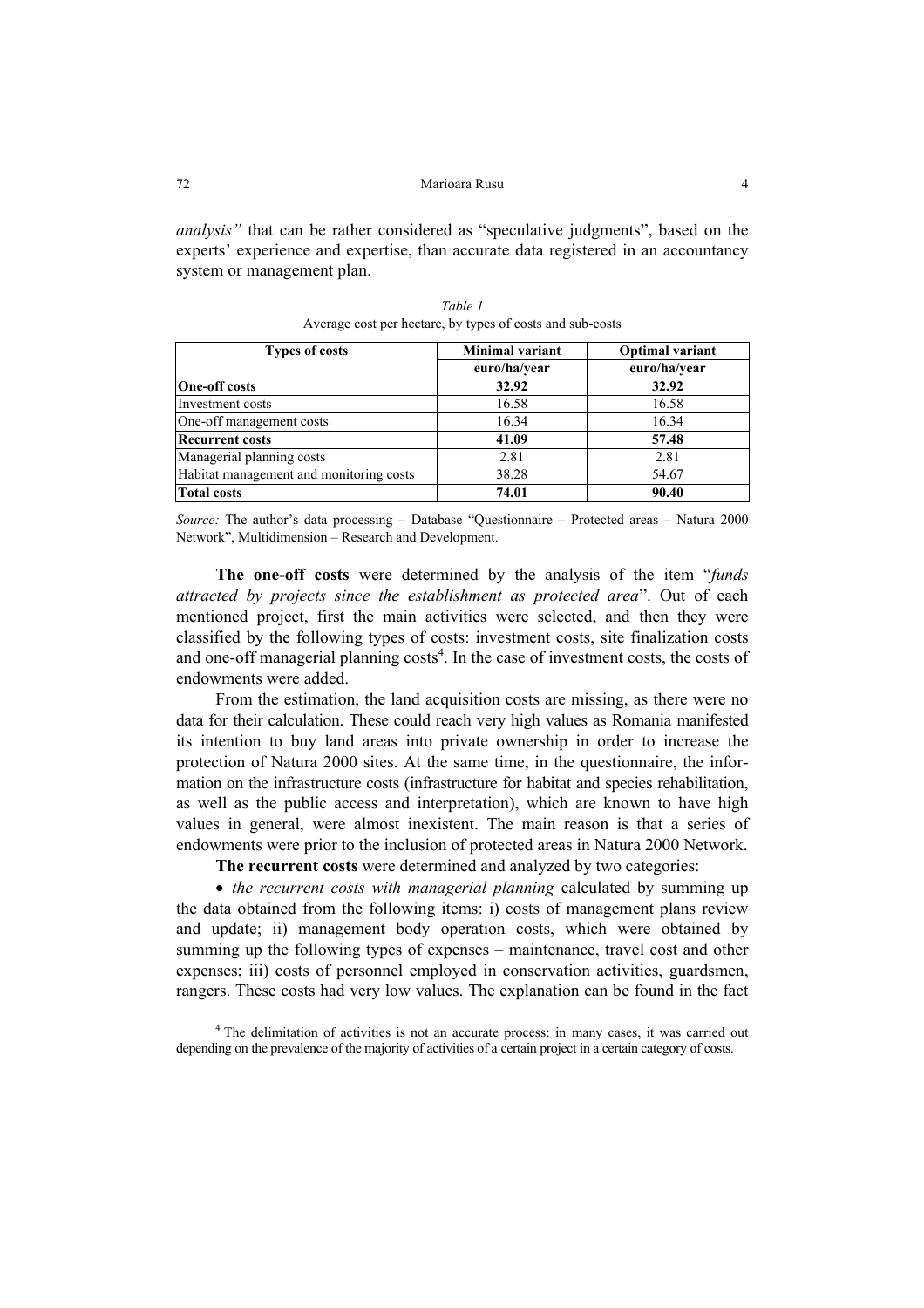that not all the Natura 2000 sites have management bodies, and among the existing ones, many were not very active: they did not elaborate action and management plans, they did not hire staff and did not attract any funds;

• *the recurrent costs of habitat management and monitoring,* mainly determined by the estimation of minimal and optimum costs for the maintaining/ improving the conservation status of species and habitats and the estimation of financial compensations granted/under analysis. In this case, the focus was laid on the necessary and desired costs, rather than on the real costs that appeared in the current activity. The habitat maintenance and monitoring costs have a relatively low value, as in Romania the conservation objectives of many sites are not known yet and/or the necessary activities for their management/administration have not been identified yet. As regards the opportunity costs, the questionnaire asked for information on estimating the sums that could be paid for the compensation of agricultural and forest land owners for the lost economic opportunities. The opportunity costs are relatively high in Romania, as agriculture is still an extensive sector.

#### **4.2. Cost extrapolation**

The data obtained from the questionnaire-based study were extrapolated for the entire Network. Data processing in conformity with the methodology described above revealed a total cost estimation for Natura 2000 Network of **412.6 million euro/year** in the case of the minimal variant and of **503.9 million euro/year** in the case of the optimal variant, with a difference of 91.3 million euro, which represents plus 22% compared to the minimal variant. Out of this amount, in the minimal variant, 44% is the share of one-off costs, and 56% are the recurrent costs; in the optimal variant, the gap is higher – the recurrent costs represent 64% and the oneoff costs 36% (Table 2).

| <b>Types of costs</b>                      | <b>Minimal variant</b> |       |               | <b>Optimal variant</b> |              |               |
|--------------------------------------------|------------------------|-------|---------------|------------------------|--------------|---------------|
|                                            | euro/ha/vear           | €M    | $\frac{0}{0}$ | euro/ha/vear           | $\epsilon$ M | $\frac{6}{9}$ |
| <b>One-off costs</b>                       | 32.92                  | 183.5 | 44            | 32.92                  | 183.5        | 36            |
| Investment costs                           | 16.58                  | 92.4  | 51            | 16.58                  | 92.4         | 51            |
| One-off management costs                   | 16.34                  | 91.0  | 49            | 16.34                  | 91.0         | 49            |
| <b>Recurrent costs</b>                     | 41.09                  | 229.0 | 56            | 57.48                  | 320.4        | 64            |
| Managerial planning costs                  | 2.81                   | 15.7  | 7             | 2.81                   | 15.7         |               |
| Habitat management and<br>monitoring costs | 38.28                  | 213.4 | 97            | 54.67                  | 304.7        | 95            |
| <b>Total costs</b>                         | 74.01                  | 412.6 | 100           | 90.40                  | 503.9        | 100           |

*Table 2*  Estimating the operation costs of Natura 2000 Network

*Source:* The author's data processing – Database "Questionnaire – Protected areas – Natura 2000 Network", Multidimension – Research and Development.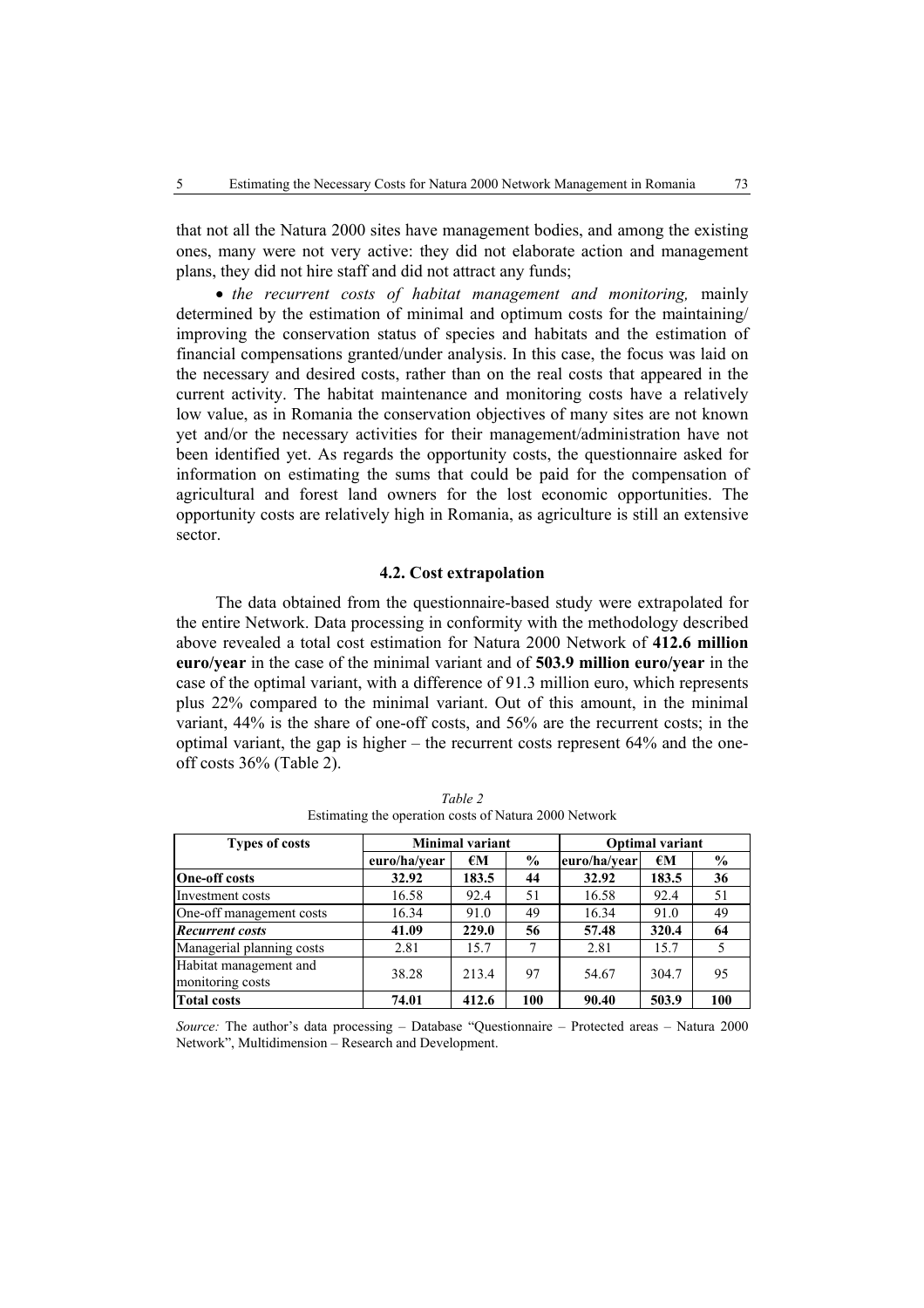Table 3 presents the average costs per hectare in the EU member states and at  $EU-25$  level<sup>5</sup>. The data reveal that Romania falls into the category of EU New Member States where the average costs per hectare are generally lower than in the EU Old Member States.

| Country        | Network area (ha) | <b>One-off costs</b> | <b>Recurrent costs</b> | <b>Total</b> costs |
|----------------|-------------------|----------------------|------------------------|--------------------|
|                |                   | (E/ha/year)          | (E/ha/year)            | (E/ha/year)        |
| Austria        | 1,232,904         | 11.85                | 33.61                  | 45.46              |
| Belgium        | 387,131           | 129.61               | 65.62                  | 195.23             |
| Bulgaria       | 3,861,300         | 14.84                | 25.24                  | 40.08              |
| Cyprus         | 210,952           | 644.34               | 306.58                 | 950.92             |
| Czech Republic | 1,503,411         | 16.81                | 39.05                  | 55.86              |
| Denmark        | 1,667,600         | 13.54                | 10.71                  | 24.25              |
| Estonia        | 1,489,000         | 19.33                | 17.34                  | 36.66              |
| France         | 12,300,000        | 1.63                 | 36.89                  | 38.52              |
| Germany        | 5,775,366         | 27.7                 | 79.65                  | 107.35             |
| Greece         | 3,407,551         | 9.06                 | 19.45                  | 28.51              |
| Hungary        | 1,968,218         | 25.89                | 65.5                   | 91.39              |
| Ireland        | 1,335,535         | 28.37                | 110.31                 | 138.68             |
| Italy          | 6,721,590         | 4.73                 | 22.28                  | 27.01              |
| Latvia         | 811,309           | 92.59                | 16.41                  | 109.01             |
| Lithuania      | 781,479           | 5.25                 | 30.57                  | 35.82              |
| Luxemburg      | 45,260            | 517.21               | 329.58                 | 846.8              |
| Malta          | 23,257            | 377.38               | 503.77                 | 881.14             |
| Netherlands    | 1,121,900         | 183.07               | 98.05                  | 281.12             |
| Poland         | 7,954,710         | 0.62                 | 13.86                  | 14.48              |
| Portugal       | 2026954           | 13.72                | 55.64                  | 69.37              |
| Slovakia       | 1343000           | 10.67                | 12.36                  | 23.03              |
| Slovenia       | 720270            | 21.53                | 3.65                   | 16.7               |
| Spain          | 14200000          | 36.53                | 71.12                  | 109.64             |
| Sweden         | 5816650           | 16.38                | 17.98                  | 34.36              |
| United Kingdom | 3793095           | 3.3                  | 33.17                  | 36.47              |
| $EU - 25$      | 80498448          | 20.77                | 42.51                  | 63.21              |
| <b>ROMANIA</b> | 5574045           | 32.92                | 41.09                  | 74.01              |

*Table 3*  Average cost by type of costs and EU member states

*Source:* IEEP, 2010, Costs and Socio-Economic Benefits Associated with the Natura 2000 Network: p. 34, Romania – author's estimation.

A comparative analysis by types of costs reveals that Romania follows the EU pattern, where the recurrent costs  $-56\%$ , in the minimal variant (close to the existing situation) are much closer to the New Member States (57%) than to the

 $5$  Cost comparison must be made under the reserve that the data referring to the EU member states refer to the year 2009, while the data for Romania are calculated at the level of the year 2011/2012. At the same time, the EU-25 average does not include Romania.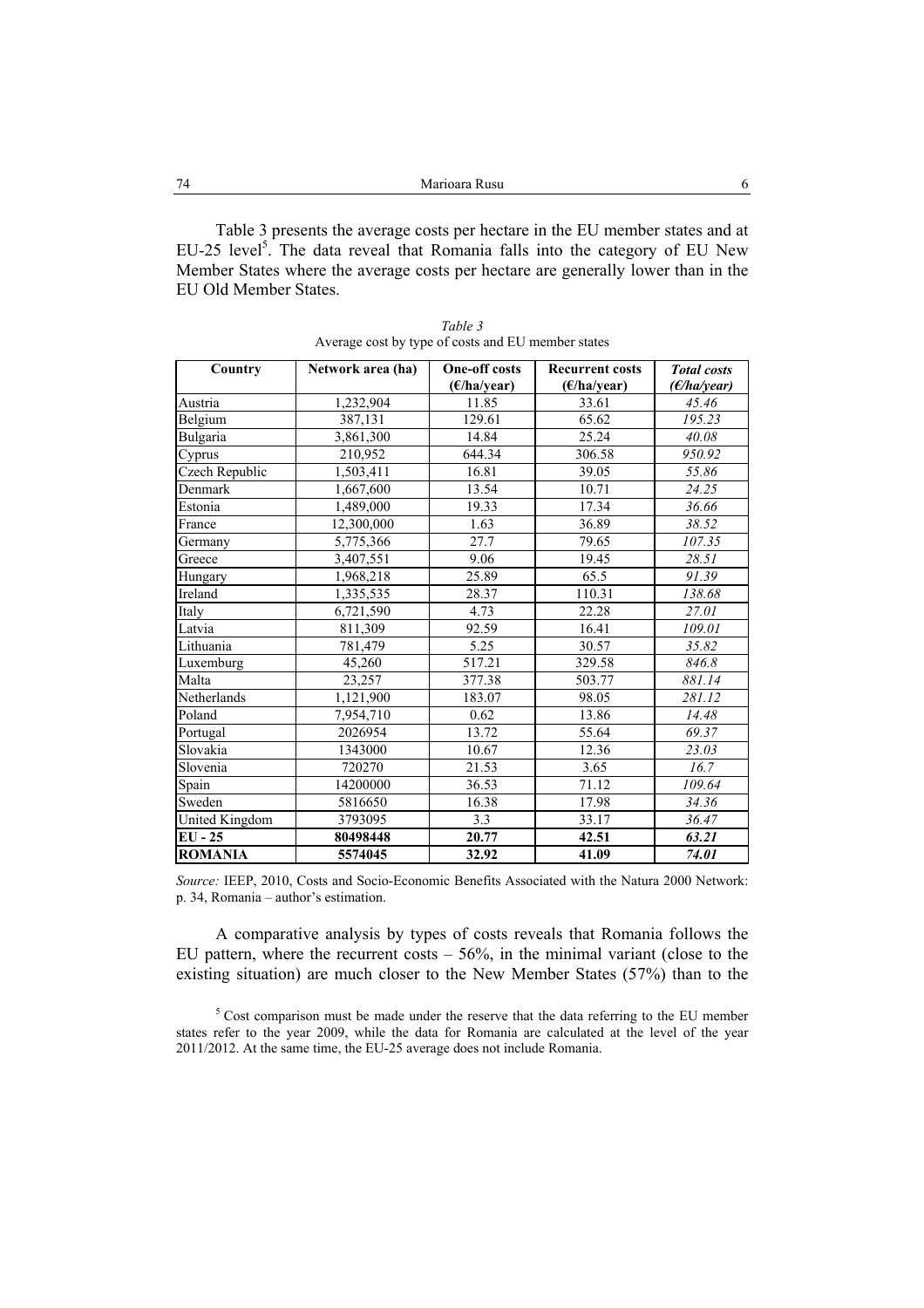Old Member States – EU-15 (70%). This tendency is due to the fact that Natura 2000 Network was already established in EU-15 and a great part of the effort made by these states focuses on site administration at present, while in the New Member States the investments in Network establishment and in infrastructure still represent an important priority.

### **5. CONCLUSIONS**

In conclusion, the *presented estimations should be seen in the key "what is desired "in the near future rather than in the key "what has been done"*, being based on the specialists' experience who answered the questions from the applied questionnaire. For a most accurate evaluation of costs the development of a standardized form/questionnaire would ne needed and of a common database, which could be linked to the reporting requirements with regard to Natura 2000 Network. This would permit the periodical information collection making it possible comparisons between the sites. *The estimation of costs, as made in this study, has not an immutable character, as it reflects the existing situation at a certain moment in the presented conditions.* For the next period, premises exist for the modification of costs: both the one-off costs (mainly for the new sites, which will be included in the Network) and the recurrent costs (the current sites will focus on reaching the favourable conservation stage with corresponding financial implications).

The *estimations* made were meant to capture what would be necessary – in minimal and optimal terms, rather than what was spent. Generally, the detailed information on the profile of future costs is quite a difficult approach. With all these, in the future, an increase of costs is possible on most sites. Balmford *et al*.  $(2003)^6$  reveal that for a most accurate estimation of necessary financial resources for Natura 2000 Network operation, a series of aspects were taken into consideration, among which the most important are the following:

• approach according to the site size: the costs per hectare are lower for the large sites;

• accessibility/proximity of sites to the urban areas: a greater pressure on the sites may determine an increase of costs;

• the age of network and the previous expenses also affect the total costs: the expenses made in the past can reduce the future expenses;

• population density in the area where the site is located: the costs per hectare increase with the population density increase;

• the development policies: for instance, the agricultural policy that proposes agriculture intensification can be quantified as a significant factor influencing the cost increase.

<sup>6</sup> Mentioned in IEEP, 2010, Costs and Socio-Economic Benefits Associated with the Natura 2000 Network.